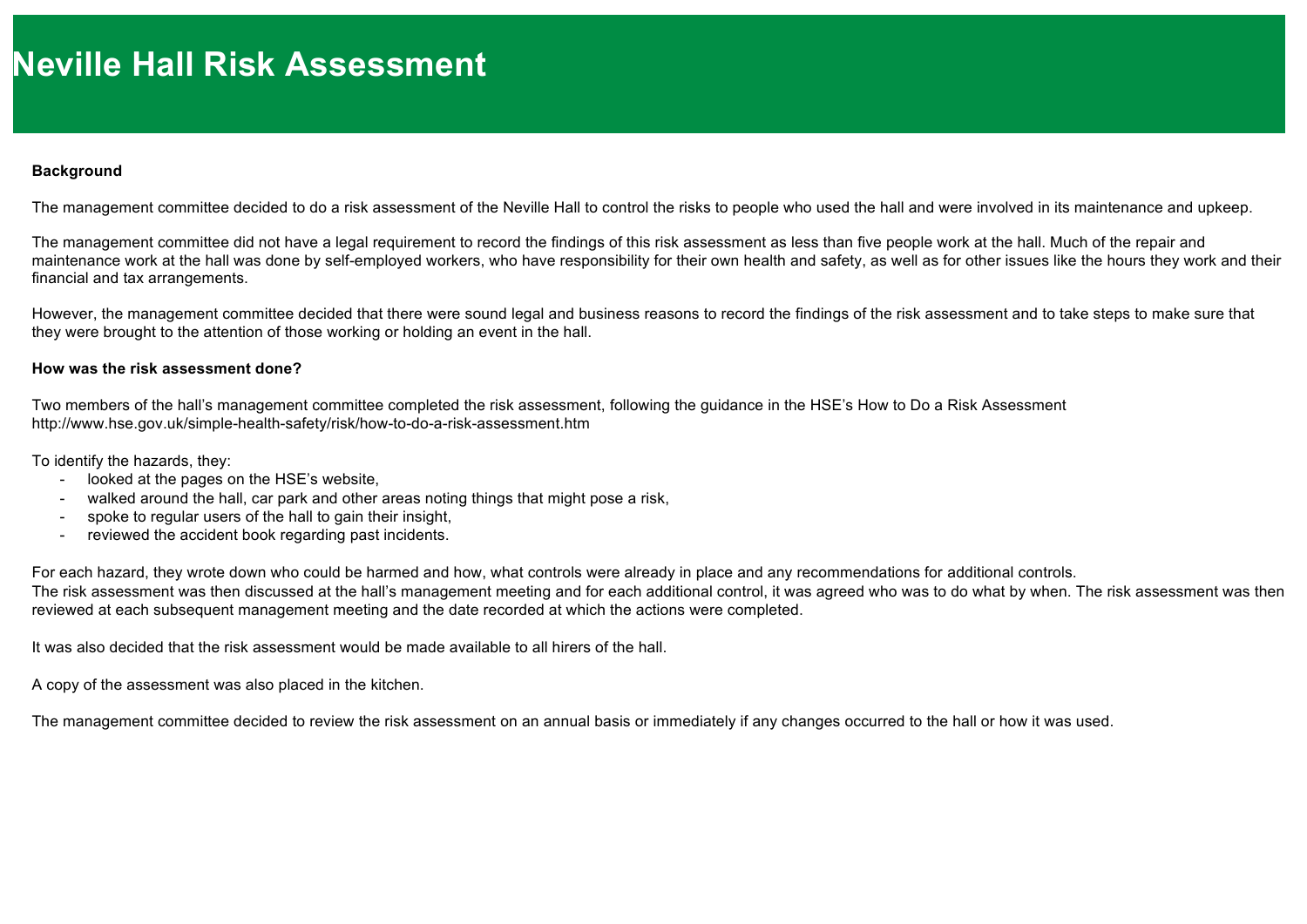## **Date of Risk Assessment: May 2019**

I

| What are the<br>hazards?                                                             | Who might be harmed and how?                                                                                                                    | What are you already doing?                                                                                                                                                                                                                                | Do you need to do anything else to Action by<br>control this risk?                                                                                                                                                                                                                                                                                                                                                                                                                                                                                                                                                                        | who?                                                                                                                                        | <b>Action by</b><br>when?      | <b>Done</b>           |
|--------------------------------------------------------------------------------------|-------------------------------------------------------------------------------------------------------------------------------------------------|------------------------------------------------------------------------------------------------------------------------------------------------------------------------------------------------------------------------------------------------------------|-------------------------------------------------------------------------------------------------------------------------------------------------------------------------------------------------------------------------------------------------------------------------------------------------------------------------------------------------------------------------------------------------------------------------------------------------------------------------------------------------------------------------------------------------------------------------------------------------------------------------------------------|---------------------------------------------------------------------------------------------------------------------------------------------|--------------------------------|-----------------------|
| Slips, trips & falls<br>Eg uneven surface<br>of car park,<br>cleaning floors<br>etc. | Users of the hall and car park may<br>suffer injuries such as fractures or<br>bruising if they slip, e.g. on<br>spillages or trip over objects. | Car park surface maintained to be as<br>even as possible.<br>Good lighting in all rooms, corridors<br>and stairs in hall.<br>Mats at entrances to stop rain water<br>being carried in.<br>No storage in corridors.<br>No trailing electrical leads/cables. | Car park surface to be inspected<br>regularly and repaired as<br>necessary.<br>Update hiring Ts & Cs so it is<br>clear that hall users should clear<br>up spillages immediately and<br>know where equipment for this is   to stairs.<br>kept.<br>Put sign on gate near hall<br>entrance asking that it be kept<br>clear for disabled access. (LT<br>£10) - "disabled access, please<br>do not park in front of these<br>gates" x 2<br>Two projectors currently stored<br>on stairs to be stored securely on<br>wall.<br>Put 'duck or grouse' sign on both<br>sides of the entrance to the<br>drawfs' room. Less than £10<br>each on ebay. | Rick to provide<br>car park sign<br>David to provide<br>clips to secure<br>screens to RH<br>wall inside door<br>Rick duck or<br>grouse sign | By Oct 2016 for<br>all actions | Completed<br>Dec 2016 |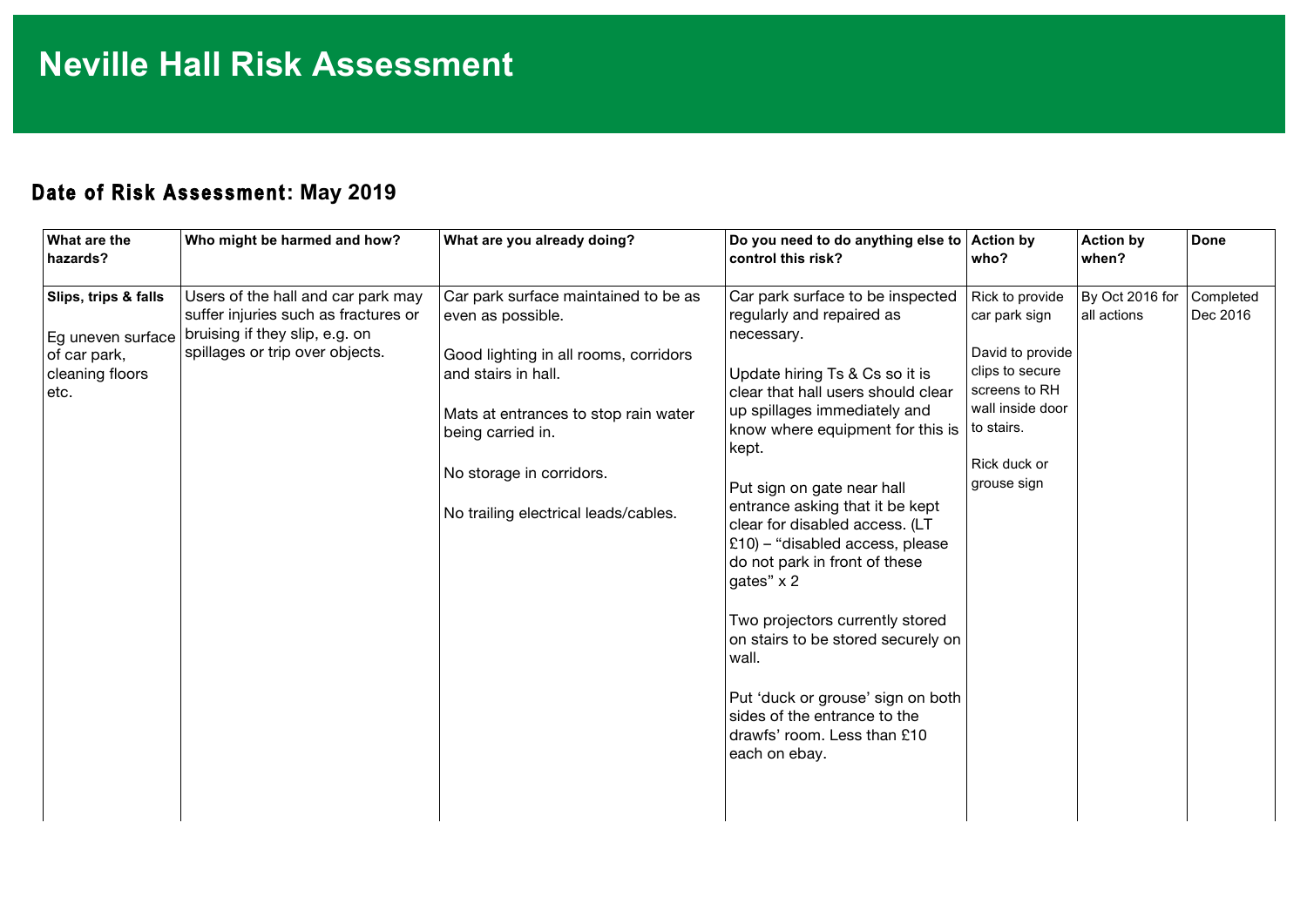| <b>Work at height</b><br>e.g. changing light<br>bulbs, cleaning<br>windows, putting<br>up decorations<br>etc. | suffer injuries, possibly very serious<br>ones, should they fall.                                                                                                                      | Anyone working at any height could Appropriate, commercial stepladder<br>securely stored and available for use.                                                                                                                                                                                                                                                            | Print copies of HSE guidance on<br>safe use of stepladders and<br>make available to those who may<br>use stepladder. See Dropbox<br>Review condition of stepladder<br>annually.                                         | <b>Rick</b>             | <b>July 2016</b> | Completed<br><b>July 2016</b> |
|---------------------------------------------------------------------------------------------------------------|----------------------------------------------------------------------------------------------------------------------------------------------------------------------------------------|----------------------------------------------------------------------------------------------------------------------------------------------------------------------------------------------------------------------------------------------------------------------------------------------------------------------------------------------------------------------------|-------------------------------------------------------------------------------------------------------------------------------------------------------------------------------------------------------------------------|-------------------------|------------------|-------------------------------|
| Vehicle<br>movement                                                                                           | Pedestrians could suffer serious<br>injury if struck by cars<br>entering/leaving car park or moving<br>in it.                                                                          | Entrance/exit to car park clearly<br>marked.<br>Bins moved to car park entrance so<br>refuse lorries do not enter site and<br>access from roadside.                                                                                                                                                                                                                        | No action.                                                                                                                                                                                                              | <b>NA</b>               | <b>NA</b>        | <b>NA</b>                     |
| <b>Hazardous</b><br>substances<br>e.g. cleaning<br>products                                                   | The cleaner, and others cleaning,<br>risk skin problems, e.g. dermatitis<br>and eye damage, from direct<br>contact with cleaning chemicals.<br>Vapour may cause breathing<br>problems. | Mops, brushes and strong rubber<br>gloves are provided.<br>The hall's kitchen only contains mild<br>cleaners. Cleaning products used by<br>the hall's self-employed cleaner are<br>stored securely.                                                                                                                                                                        | No action.                                                                                                                                                                                                              | <b>NA</b>               | <b>NA</b>        | <b>NA</b>                     |
| <b>Electricity</b>                                                                                            | Users risk electric shocks or burns<br>from faulty equipment or<br>installation.                                                                                                       | Fixed installation and portable<br>appliances are inspected regularly by<br>qualified electrician.<br>All repairs are carried out by qualified<br>electrician.<br>Main fuse box is highly visible making it<br>easy to turn off the electricity in an<br>emergency.<br>Hall users know they are responsible<br>for any electrical equipment they bring<br>on site. Ts & Cs | Update Ts & Cs to make sure hall Rick<br>users know where the fuse box is<br>and how to switch supply off in<br>an emergency. Also, that they are<br>responsible for any electrical<br>equipment the bring to the Hall. |                         | Oct 2016         | Completed<br>August<br>2016   |
| Stored<br>equipment                                                                                           | Users could be injured by<br>collapsing stacks particularly in<br>room storing chairs and tables                                                                                       |                                                                                                                                                                                                                                                                                                                                                                            | Add sign to storage door so<br>users know that they should<br>stack tables and chairs carefully<br>so that they do not collapse.                                                                                        | Rick to prepare<br>sign | Oct 2016         | Completed                     |